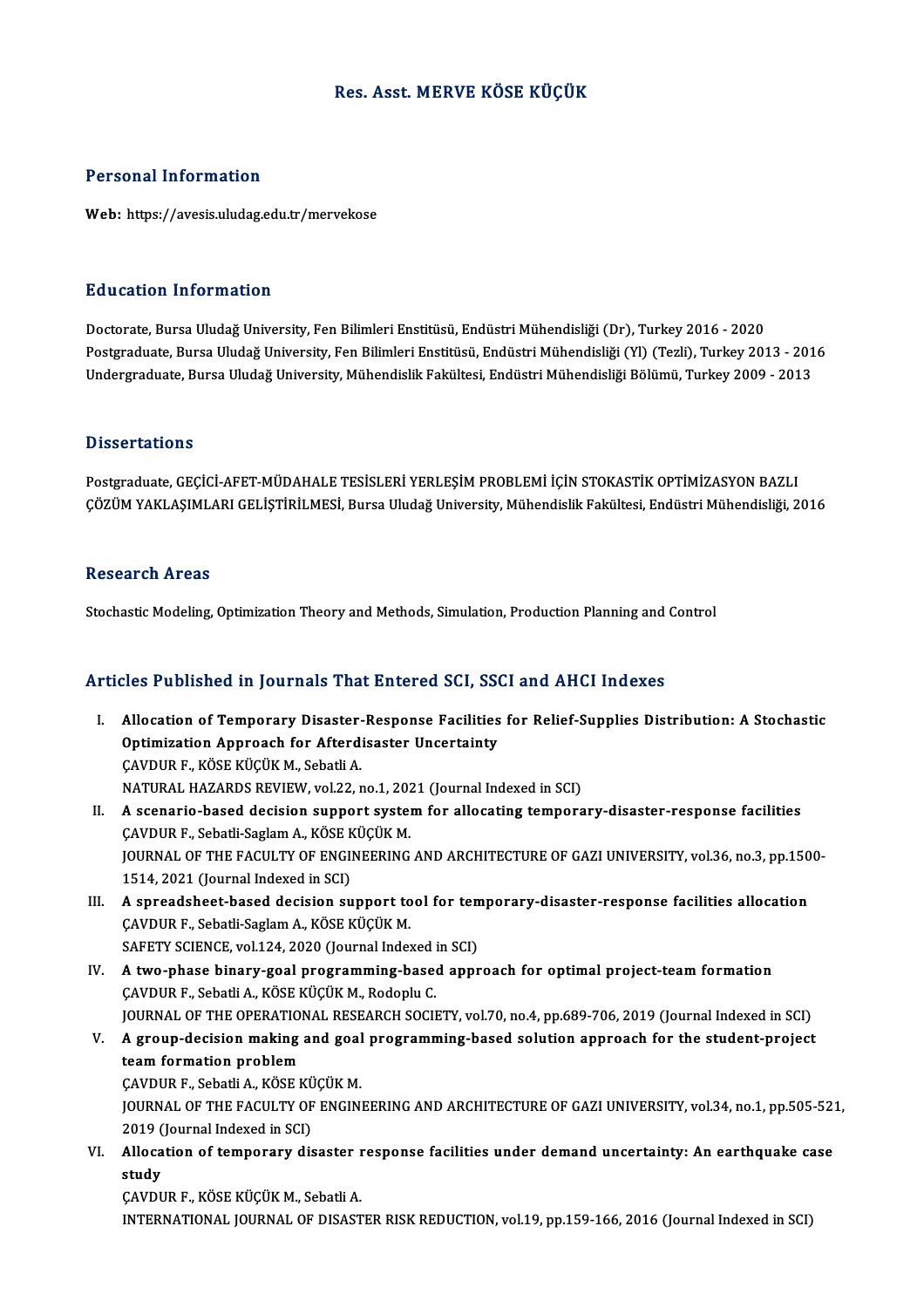VII. A Fuzzy Logic and Binary-Goal Programming-Based Approach for Solving the Exam Timetabling<br>Ruphlam to Create a Balanged Fram Schadule A Fuzzy Logic and Binary-Goal Programming-]<br>Problem to Create a Balanced-Exam Schedule<br>CAVDUR F. KÖSE KÜÇÜK M A Fuzzy Logic and Binary<br>Problem to Create a Bala<br>ÇAVDUR F., KÖSE KÜÇÜK M.<br>INTERMATIONAL JOURNAL Problem to Create a Balanced-Exam Schedule<br>ÇAVDUR F., KÖSE KÜÇÜK M.<br>INTERNATIONAL JOURNAL OF FUZZY SYSTEMS, vol.18, no.1, pp.119-129, 2016 (Journal Indexed in SCI)

# Articles Published in Other Journals

- Tticles Published in Other Journals<br>I. ZAMAN PENCERELİ BÖLÜNMÜŞ-DAĞITIMLI ARAÇROTALAMA İLE AFET SONRASI YARDIM<br>MALZEMESİDAĞITIMLELANLAMASI MOST ASHSHOA IN OTHET JOAT HANS<br>ZAMAN PENCERELİ BÖLÜNMÜŞ-DAĞ<br>MALZEMESİDAĞITIMI PLANLAMASI ZAMAN PENCERELİ BÖL<mark>Ü</mark><br>MALZEMESİDAĞITIMI PL<br>KÖSE KÜÇÜK M.,ÇAVDUR F.<br>Iludağ Üniversitesi Mühand MALZEMESİDAĞITIMI PLANLAMASI<br>KÖSE KÜÇÜK M., ÇAVDUR F.<br>Uludağ Üniversitesi Mühendislik Fakültesi Dergisi, vol.24, no.1, pp.127-146, 2019 (Other Refereed National<br>Journale) KÖSE KÜÇ<br>Uludağ Ün<br>Journals)<br>AEET SOJ Uludağ Üniversitesi Mühendislik Fakültesi Dergisi, vol.24, no.1, pp.127-146, 2019 (Other Refereed Nationa<br>Journals)<br>II. AFET SONRASI YARDIM MALZEMESİ DAĞITIMI İÇİN ROTA ÜRETME-ELEME ALGORİTMASI VE<br>TAMSAYILI PROCRAMLAMA
- Journals)<br>AFET SONRASI YARDIM MALZEMESİ DAĞ<br>TAMSAYILI PROGRAMLAMA KULLANIMI<br>KÖSE KÜÇÜK M. CAVDUP E AFET SONRASI YARDIM N<br>TAMSAYILI PROGRAMLAI<br>KÖSE KÜÇÜK M., ÇAVDUR F.<br>Illudağ University Jaurral of TAMSAYILI PROGRAMLAMA KULLANIMI<br>KÖSE KÜÇÜK M., ÇAVDUR F.<br>Uludağ University Journal of The Faculty of Engineering, vol.23, no.4, pp.27-40, 2018 (Refereed Journals of Other<br>Institutione) KÖSE KÜÇÜK<br>Uludağ Unive<br>Institutions)<br>SINAV GİZE Uludağ University Journal of The Faculty of Engineering, vol.23, no.4, pp.27-40, 2018 (Refereed Journals of C<br>Institutions)<br>III. SINAV ÇİZELGELEME PROBLEMLERİNDE HOMOJEN SINAV DAĞILIMININ OLUŞTURULMASI İÇİN<br>KÜMELEME VE HED
- Institutions)<br>SINAV ÇİZELGELEME PROBLEMLERİNDE HOMOJEN SINAV DAĞIL<br>KÜMELEME VE HEDEF PROGRAMLAMA TEMELLİ BİR YAKLAŞIM<br>CAVDUR E, DEĞİRMEN S, KÖSE KÜÇÜK M SINAV ÇİZELGELEME PROBLEMLERİN<br>KÜMELEME VE HEDEF PROGRAMLAM.<br>ÇAVDUR F., DEĞİRMEN S., KÖSE KÜÇÜK M.<br>Journal Of The Operational Besearch Societ KÜMELEME VE HEDEF PROGRAMLAMA TEMELLİ BİR YAKLAŞIM<br>ÇAVDUR F., DEĞİRMEN S., KÖSE KÜÇÜK M.<br>Journal Of The Operational Research Society, vol.23, no.1, pp.167-188, 2018 (Refereed Journals of Other<br>Institutions) ÇAVDUR F., DEĞİRMEN S., KÖSE KÜÇÜK M.
- IV. Determination of relief supplies demands and allocation of temporary disaster response facilities SEBATLI A., ÇAVDUR F., KÖSE KÜÇÜK M.

Transportation Research Procedia, vol.22, no.2017, pp.245-254, 2017 (Refereed Journals of Other Institutions)

# Refereed Congress / Symposium Publications in Proceedings

- efereed Congress / Symposium Publications in Proceedings<br>I. Prediction of Parkinson's Disease using Artificial Neural Networks<br>VÖSE VÜÇÜV M. CAVDUR E Fediction of Parkinson's<br>KÖSE KÜÇÜK M., ÇAVDUR F.<br>Eth International Eugen Syst 5th InternationalFuzzy Systems Symposium(FUZZYSS'17),Ankara,Turkey,14 -15October 2017,pp.116 KÖSE KÜÇÜK M., ÇAVDUR F.<br>5th International Fuzzy Systems Symposium (FUZZYSS'17), Ankara,<br>II. A Fuzzy Automatic New Topic Identification System:FANTIS<br><sup>VÖSE VÜCÜV M.</sub> CAVDUR F.</sup>
- 5th International Fuzzy Syste<br>A Fuzzy Automatic New T<br>KÖSE KÜÇÜK M., ÇAVDUR F.<br>5th International Eugey Syste A Fuzzy Automatic New Topic Identification System:FANTIS<br>KÖSE KÜÇÜK M., ÇAVDUR F.<br>5th International Fuzzy Systems Symposium (FUZZYSS'17), Ankara, Turkey, 14 - 15 October 2017, pp.99<br>Heing fuzzy logis for automobile prising KÖSE KÜÇÜK M., ÇAVDUR F.<br>5th International Fuzzy Systems Symposium (<br>III. Using fuzzy logic for automobile pricing<br>CAVDUR F., KÖSE KÜÇÜK M.
- 5th International Fuzzy Syste<br>Using fuzzy logic for auto<br>CAVDUR F., KÖSE KÜÇÜK M.<br>Eth International Eugey Syste 5th International Fuzzy Systems Symposium (FUZZYSS'17), Ankara, Turkey, 14 - 15 October 2017, pp.57
- CAVDUR F., KÖSE KÜÇÜK M.<br>5th International Fuzzy Systems Symposium (FUZZYSS'17), Ankara, Turkey, 14 15 October 2017, pp.57<br>IV. Determination of relief supplies demands and allocation of temporary disaster response fa 5th International Fuzzy Systems Symper<br>Determination of relief supplies d<br>Sebatli A., ÇAVDUR F., KÖSE KÜÇÜK M.<br>19th Euronean Operational Bessarsh Determination of relief supplies demands and allocation of temporary disaster response facilitie<br>Sebatli A., ÇAVDUR F., KÖSE KÜÇÜK M.<br>19th European-Operational-Research-Societies Working Group on Transportation Meeting (EW

Sebatli A., ÇAVDUR F., KÖSE KÜÇÜK M.<br>19th European-Operational-Research-Societies Wor<br>Turkey, 5 - 07 September 2016, vol.22, pp.245-254<br>A. TWO PHASE SOLUTION APPROACH EOP ALL 19th European-Operational-Research-Societies Working Group on Transportation Meeting (EWGT), İstanburuch Turkey, 5 - 07 September 2016, vol.22, pp.245-254<br>V. A TWO PHASE SOLUTION APPROACH FOR ALLOCATION OF TEMPORARY DISAST

- Turkey, 5 07 September 2016, vol.22, pp.245-254<br>V. A TWO PHASE SOLUTION APPROACH FOR ALLOCATION OF TEMPORARY DISASTER RESPONSE<br>FACILITIES AND TRANSPORTATION PLANNING A TWO PHASE SOLUTION APPROACH<br>FACILITIES AND TRANSPORTATION<br>KÖSE KÜÇÜK M., ÇAVDUR F., SEBATLI A.<br>LM SCM 2016 YIV, INTERNATIONAL LOC LM-SCM 2016 XIV. INTERNATIONAL LOGISTICS AND SUPPLY CHAIN CONGRESS, İzmir, Turkey, 1 - 02 December<br>2016, pp.43-53 KÖSE KÜÇÜK M.<br>LM-SCM 2016 X<br>2016, pp.43-53<br>A Two Phase S LM-SCM 2016 XIV. INTERNATIONAL LOGISTICS AND SUPPLY CHAIN CONGRESS, İzmir, Turkey, 1 - 02 Decer<br>2016, pp.43-53<br>VI. A Two Phase Solution Approach for Allocation of Temporary Disaster Response Facitilies and<br>Transportation P
- 2016, pp.43-53<br>A Two Phase Solution Ap<br>Transportation Planning<br>CAVDUP E. KÖSE KÜCÜK M A Two Phase Solution Approach for<br>Transportation Planning<br>ÇAVDUR F., KÖSE KÜÇÜK M., SEBATLI A.